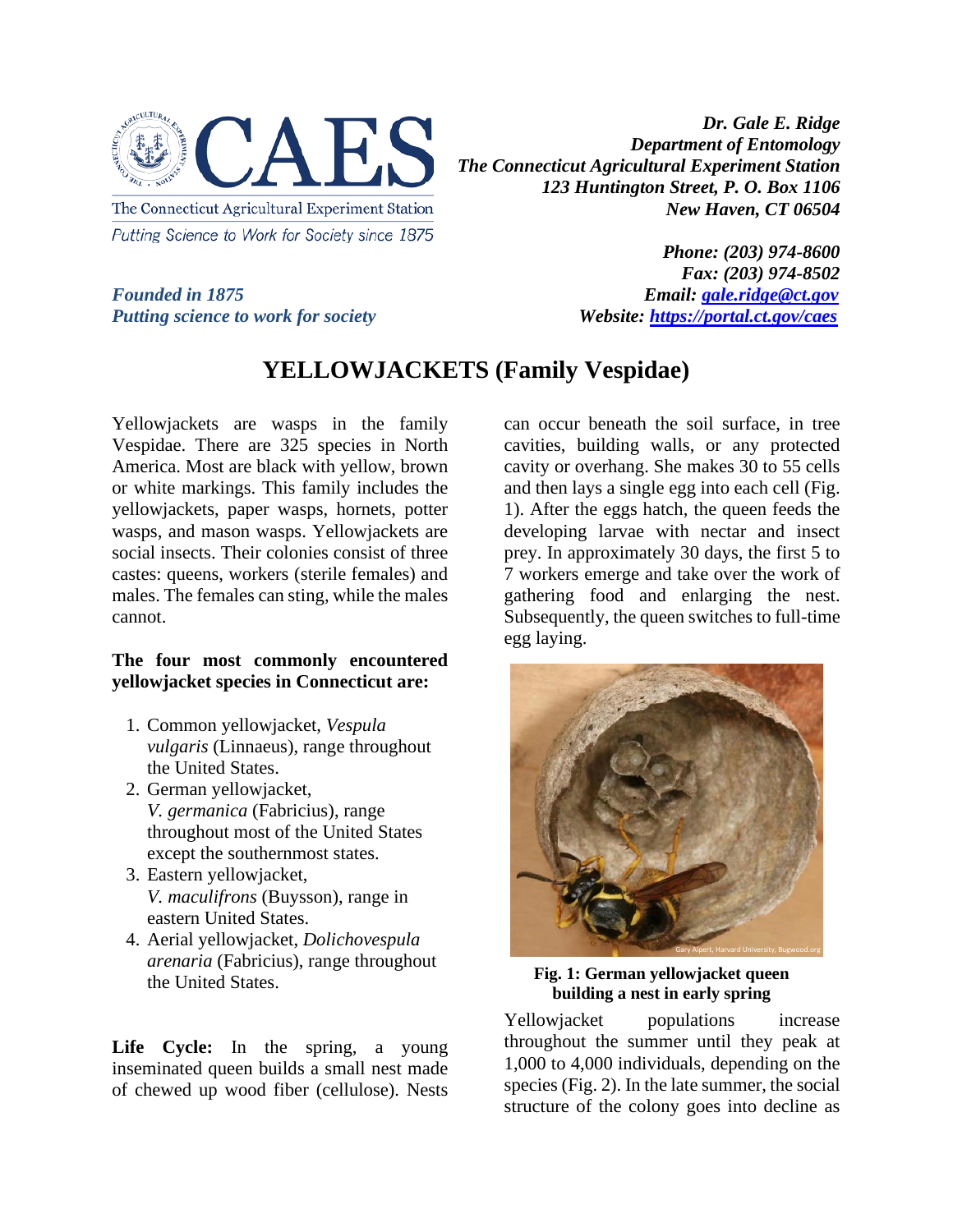new queens and males are produced. Mating occurs during nuptial flights. After the flight, the newly fertilized queens seek hiding places to overwinter. All other members of the population die off, either by a heavy frost or other natural causes. In the following spring, young queens establish new independent colonies and the life cycle is repeated as before. Nests are occupied for only one season.



**Fig. 2: Mature aerial yellowjacket nest**

**Food:** Yellowjackets are considered beneficial. As predators, they prey on many pest insects including blow flies, house flies and caterpillars. In one study, wasps in one colony collected 225 flies an hour. In another study, two wasps collected 20 grams of imported cabbage worms over three days.

Yellowjackets are not only predators, they are also scavengers. They collect various sweet and protein foods, as well as water, up to a mile from the nest. These insects forage as individuals and, unlike honey bees, do not communicate the location of a food source to other members of the colony. They locate food by means of olfactory or visual cues.

## *Suggestions on how to avoid attracting yellowjackets and being stung:*

1. Keep garbage cans covered with tightfitting lids, keep garbage cans away from picnic and meeting places, and wash garbage cans regularly.

2. When serving food outdoors, keep food covered when not being eaten.

3. Serve sweetened drinks in covered cups with straws. Check your food and beverage for landed yellowjackets before you eat or drink.

4. Clear away food items immediately after a picnic.

5. Eliminate unwanted water sources in gardens such as dripping faucets. Place birdbaths well away from the house.

6. Avoid going barefoot.

7. Avoid wearing hairsprays, perfumes, colognes, scented suntan lotion or brightly colored clothes outdoors.

8. Exercise care while working around leaf litter at margins of the yard. Nests are sometimes built nearby under the leaves.

9. Mow carefully. Be observant ahead of the mower in case there is a nest in the lawn.

10. Remain calm when a wasp hovers nearby or lands on you. Don't swat the insect. Yellowjackets rarely sting if they are left alone.

## *Medical treatment:*

Yellowjackets do not lose their stingers when they sting, honey bees do. The Connecticut Poison Control has suggested the following for yellowjacket (wasp) and honey bee stings:

**First Aid:** When the stinger is left behind, as in the case of honey bees, speed of removal is important. Use the edge of a credit card or other stiff card to flick out the stinger or use tweezers if they are available. Then cover the sting with a cold compress. Discomfort will last for an hour or so. Baking soda, meat